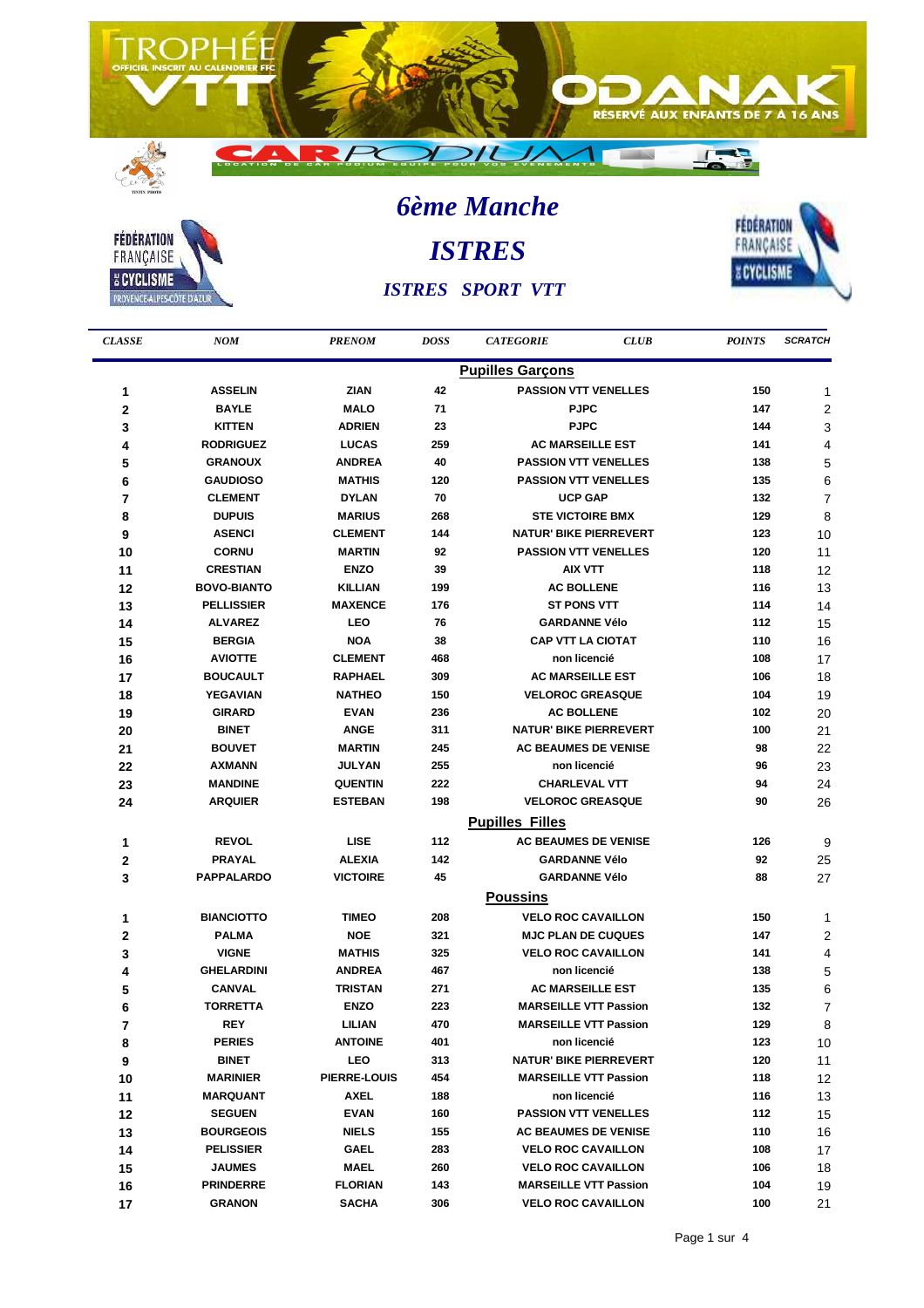| <b>CLASSE</b>  | <b>NOM</b>                         | <b>PRENOM</b>                   | <b>DOSS</b> | <b>CATEGORIE</b>                           | <b>CLUB</b> | <b>POINTS</b> | <b>SCRATCH</b> |  |
|----------------|------------------------------------|---------------------------------|-------------|--------------------------------------------|-------------|---------------|----------------|--|
| 18             | <b>OLLIER</b>                      | <b>BASTIEN</b>                  | 126         | <b>MARSEILLE VTT Passion</b>               |             | 96            | 23             |  |
| 19             | <b>OLIVE</b>                       | <b>MAXIMILIEN</b>               | 375         | <b>AC BEAUMES DE VENISE</b>                |             | 94            | 24             |  |
| 20             | <b>RIGOLLET</b>                    | <b>PAUL</b>                     | 469         | non licencié                               |             | 92            | 25             |  |
| 21             | <b>BEMANANJARA</b>                 | <b>MAEL</b>                     | 365         | non licencié                               |             | 88            | 27             |  |
|                | <b>Poussines</b>                   |                                 |             |                                            |             |               |                |  |
| 1              | <b>LAPRIE</b>                      | <b>EMMA</b>                     | 246         | <b>MJC PLAN DE CUQUES</b>                  |             | 144           | 3              |  |
| $\mathbf 2$    | <b>PONCET</b>                      | <b>NOEMIE</b>                   | 209         | non licencié                               |             | 126           | 9              |  |
| 3              | <b>SANCHES</b>                     | <b>MARGAUX</b>                  | 158         | <b>MARSEILLE VTT Passion</b>               |             | 114           | 14             |  |
| 4              | <b>LOPEZ</b>                       | <b>DELIA</b>                    | 88          | <b>PASSION VTT VENELLES</b>                |             | 102           | 20             |  |
| 5              | <b>KLINGHOFER</b>                  | <b>MAUD</b>                     | 275         | <b>PASSION VTT VENELLES</b>                |             | 98            | 22             |  |
| 6              | <b>LEBLANC</b>                     | <b>JUSTINE</b>                  | 437         | <b>AC BEAUMES DE VENISE</b>                |             | 90            | 26             |  |
| 7              | <b>RICARD</b>                      | <b>LISA</b>                     | 403         | <b>AIX VTT</b>                             |             | 86            | 28             |  |
|                |                                    |                                 |             | <b>Minimes Garcons</b>                     |             |               |                |  |
| 1              | <b>LIENS</b>                       | LOUIS                           | 85          | <b>VELO ROC CAVAILLON</b>                  |             | 150           | 1              |  |
| 2              | <b>REVOL</b>                       | <b>YVAN</b>                     | 80          | <b>AC BEAUMES DE VENISE</b>                |             | 147           | 2              |  |
| 3              | <b>CLARY</b>                       | <b>BAPTISTE</b>                 | 169         | <b>UCP GAP</b>                             |             | 144           | 3              |  |
| 4              | <b>MARSAN</b>                      | LUC                             | 68          | <b>UCP GAP</b>                             |             | 141           | 4              |  |
| 5              | <b>LECOURT</b>                     | <b>THEO</b>                     | 8           | <b>CAP VTT LA CIOTAT</b>                   |             | 138           | 5              |  |
| 6              | <b>MAZZELLA</b>                    | <b>CLEMENT</b>                  | 296         | <b>NATUR' BIKE PIERREVERT</b>              |             | 135           | 6              |  |
| 7              | <b>BINAS</b>                       | <b>PIERRE</b>                   | 354         | non licencié                               |             | 132           | 7              |  |
| 8              | <b>SIBELLAS</b>                    | <b>JEREMI</b>                   | 47          | <b>PJPC</b>                                |             | 129           | 8              |  |
| 9              | <b>BERTHE</b>                      | <b>EVEN</b>                     | 172         | <b>AC BEAUMES DE VENISE</b>                |             | 126           | 9              |  |
| 10             | <b>ARNOUX</b>                      | <b>AUGUSTIN</b>                 | 101         | <b>VTT STE BAUME</b>                       |             | 123           | 10             |  |
| 11             | <b>BOIVINET</b>                    | <b>PIERRICK</b>                 | 29          | <b>Team des COSTES</b>                     |             | 120           | 11             |  |
| 12             | <b>PRAYAL</b>                      | <b>THEO</b>                     | 89          | <b>GARDANNE Vélo</b>                       |             | 118           | 12             |  |
| 13             | <b>ASENCI</b>                      | <b>DORIAN</b>                   | 151         | <b>NATUR' BIKE PIERREVERT</b>              |             | 116           | 13             |  |
| 14             | <b>COLLE</b>                       | <b>VICTOR</b>                   | 205         | <b>VTT STE BAUME</b>                       |             | 112           | 15             |  |
| 15             | <b>CRIBAILLET</b>                  | <b>GUILHEM</b>                  | 19          | <b>VELO ROC CAVAILLON</b>                  |             | 110           | 16             |  |
| 16             | <b>BURNEL</b>                      | <b>ADRIEN</b>                   | 154         | <b>PASSION VTT VENELLES</b>                |             | 108           | 17             |  |
| 17             | <b>TOMATIS</b>                     | <b>ENZO</b>                     | 125         | <b>GARDANNE Vélo</b>                       |             | 106           | 18             |  |
| 18             | <b>JUANY</b>                       | <b>PIERRE</b>                   | 152         | <b>GARDANNE Vélo</b>                       |             | 104           | 19             |  |
| 19             | <b>VANDERSTEEN</b><br><b>SABAR</b> | <b>THOMAS</b><br><b>NATHAN</b>  | 180         | <b>AC BEAUMES DE VENISE</b><br><b>PJPC</b> |             | 102           | 20             |  |
| 20             | <b>BUIL</b>                        | <b>ETHAN</b>                    | 37<br>87    | <b>Connetic Cyclo Club</b>                 |             | 100<br>98     | 21             |  |
| 21<br>22       | <b>ESTRUCH</b>                     | <b>ADRIEN</b>                   | 97          | <b>VELOROC GREASQUE</b>                    |             | 96            | 22<br>23       |  |
| 23             | <b>LOCASTRO</b>                    | <b>ARNAUD</b>                   | 317         | <b>GARDANNE Vélo</b>                       |             | 94            | 24             |  |
| 24             | <b>BAZOT</b>                       | <b>FLORENT</b>                  | 163         | <b>AC BEAUMES DE VENISE</b>                |             | 92            | 25             |  |
| 25             | <b>SABLAYROLLES</b>                | <b>ANTOINE</b>                  | 332         | <b>AC BOLLENE</b>                          |             | 90            | 26             |  |
| 26             | <b>BAYLE</b>                       | <b>PAOLO</b>                    | 51          | <b>PJPC</b>                                |             | 88            | 27             |  |
| 27             | <b>CROIZAT</b>                     | MATHIS                          | 269         | <b>VELO ROC CAVAILLON</b>                  |             | 86            | 28             |  |
| 28             | <b>SARRAZIN</b>                    | <b>MILAN</b>                    | 385         | non licencié                               |             | 84            | 29             |  |
| 29             | JUANY                              | <b>EVAN</b>                     | 168         | <b>GARDANNE Vélo</b>                       |             | 80            | 31             |  |
| 30             | <b>ALOUJES</b>                     | <b>ROMAIN</b>                   | 200         | <b>GARDANNE Vélo</b>                       |             | 78            | 32             |  |
| 31             | <b>MOINS</b>                       | LUKA                            | 64          | <b>AC BEAUMES DE VENISE</b>                |             | 74            | 34             |  |
| 32             | <b>MICHEL</b>                      | <b>ROBIN</b>                    | 438         | <b>AC BOLLENE</b>                          |             | 72            | 35             |  |
| 33             | <b>SANZ</b>                        | <b>AURELIEN</b>                 | 58          | <b>VELO ROC CAVAILLON</b>                  |             | 70            | 36             |  |
| 34             | <b>DE PALMA</b>                    | <b>BAPTISTE</b>                 | 252         | <b>VELOROC GREASQUE</b>                    |             | 68            | 37             |  |
| 35             | <b>DE TAXIS DU POET</b>            | <b>ANTONIN</b>                  | 127         | <b>AC BEAUMES DE VENISE</b>                |             | 66            | 38             |  |
| 36             | <b>PELLISSIER</b>                  | <b>TERRENCE</b>                 | 184         | <b>ST PONS VTT</b>                         |             | 64            | 39             |  |
| 37             | <b>CHAZAUD</b>                     | <b>ELIAN</b>                    | 61          | <b>UCP GAP</b>                             |             | 60            | 41             |  |
| 38             | <b>GAUTIER</b>                     | <b>ROMAIN</b>                   | 34          | <b>VELO ROC CAVAILLON</b>                  |             | 54            | 44             |  |
| 39             | <b>GUILLET</b>                     | <b>GIANNI</b>                   | 21          | <b>Team des COSTES</b>                     |             | 50            | 46             |  |
| 40             | <b>RAYMOND</b>                     | <b>PIERRICK</b>                 | 132         | <b>AC BEAUMES DE VENISE</b>                |             | 46            | 48             |  |
| 41             | <b>CUZIN</b>                       | <b>FLORENT</b>                  | 458         | <b>ISTRES Sports VTT</b>                   |             | 44            | 49             |  |
| 42             | <b>TELLIER</b>                     | <b>ADRIEN</b>                   | 272         | <b>VC MOYENNE DURANCE</b>                  |             | 40            | 51             |  |
|                |                                    |                                 |             | <b>Minimes Filles</b>                      |             |               |                |  |
| 1              | <b>FABREGUE</b>                    | <b>LILOU</b>                    | 10          | <b>PJPC</b>                                |             | 114           | 14             |  |
| $\mathbf 2$    | <b>BOIVINET</b>                    | <b>CYNTHIA</b>                  | 137         | <b>Team des COSTES</b>                     |             | 82            | 30             |  |
| 3              | VANDERVEKEN                        | <b>GLORIA</b>                   | 149         | <b>AC BEAUMES DE VENISE</b>                |             | 76            | 33             |  |
| 4              | <b>PONCET</b>                      | <b>LAURA</b>                    | 241         | <b>VELO ROC CAVAILLON</b>                  |             | 62            | 40             |  |
| 5              | <b>PAGET</b>                       | <b>CHARLOTTE</b>                | 157         | AIX VTT                                    |             | 58            | 42             |  |
| 6              | <b>ROUX</b>                        | <b>INES</b>                     | 463         | <b>CLUB TARASCON</b>                       |             | 56            | 43             |  |
| $\overline{7}$ | <b>ALPHONSE</b><br><b>BLANC</b>    | <b>PAULINE</b><br><b>FLAVIE</b> | 465<br>99   | VTT Rando 04<br><b>EB MANOSQUE</b>         |             | 52<br>48      | 45             |  |
| 8              | TANTI                              | <b>COLINE</b>                   | 116         | <b>VELOROC GREASQUE</b>                    |             | 42            | 47             |  |
| 9              |                                    |                                 |             |                                            |             |               | 50             |  |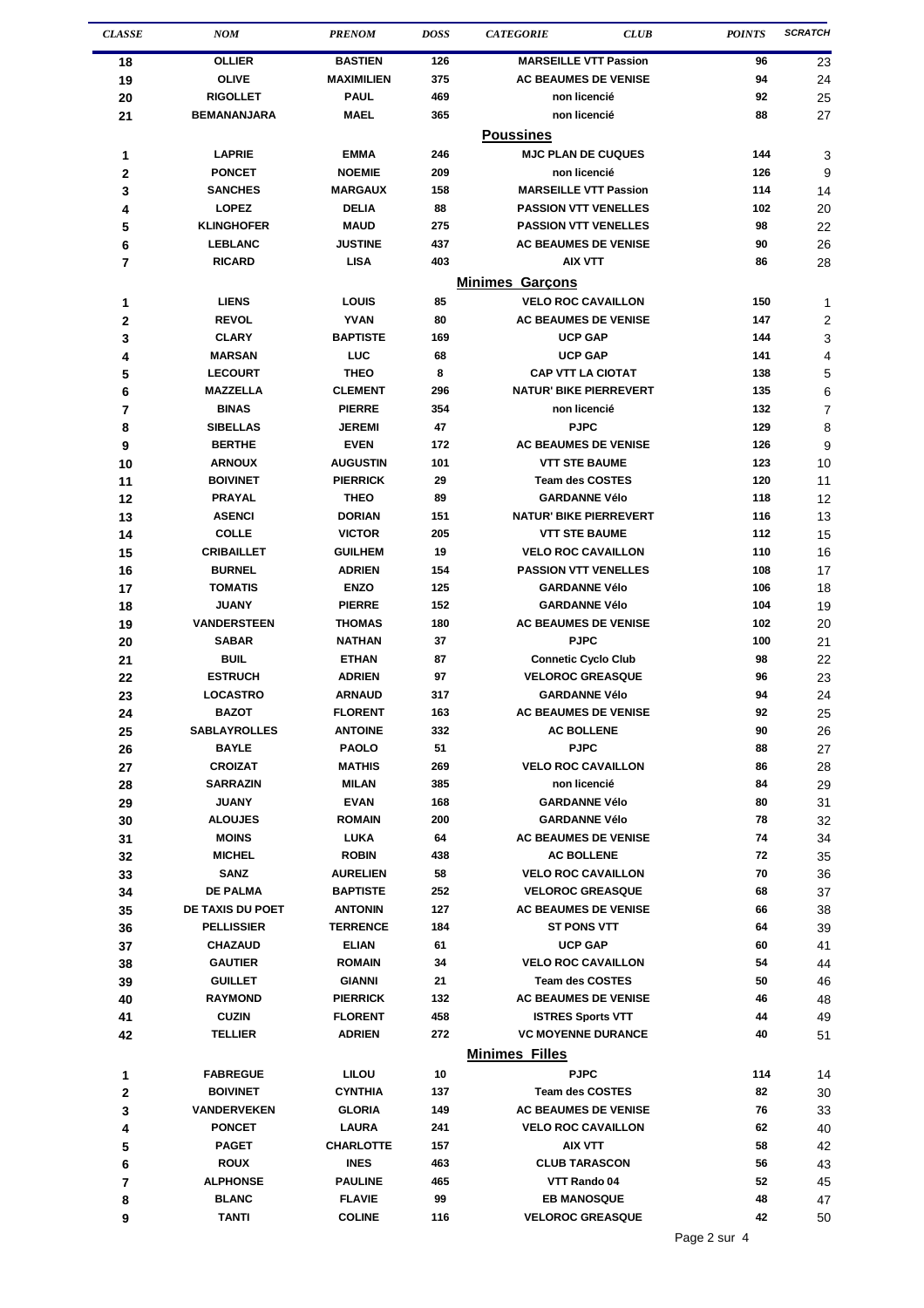| <b>CLASSE</b> | <b>NOM</b>                   | <b>PRENOM</b>                    | <b>DOSS</b>    | <b>CATEGORIE</b>                                        | <b>CLUB</b><br><b>POINTS</b> | SCRATCH        |
|---------------|------------------------------|----------------------------------|----------------|---------------------------------------------------------|------------------------------|----------------|
|               |                              |                                  |                | <b>Cadets</b>                                           |                              |                |
| 1             | <b>COTTONE</b>               | <b>VINCENT</b>                   | 261            | <b>AIX VTT</b>                                          | 150                          | 1              |
| $\mathbf 2$   | <b>GATTUSO</b>               | <b>TEO</b>                       | 254            | <b>PASSION VTT VENELLES</b>                             | 147                          | $\overline{2}$ |
| 3             | <b>GRIECO</b>                | <b>LUCAS</b>                     | 35             | <b>VC LE THOR-GADAGNE</b>                               | 144                          | 3              |
| 4             | <b>POURRIERE</b>             | <b>AXEL</b>                      | 41             | <b>PASSION VTT VENELLES</b>                             | 141                          | 4              |
| 5             | <b>HENRION</b>               | <b>JULES</b>                     | 36             | <b>PASSION VTT VENELLES</b>                             | 138                          | 5              |
| 6             | <b>PAGET</b>                 | <b>MATTEO</b>                    | 104            | <b>AIX VTT</b>                                          | 135                          | 6              |
| 7             | <b>TASSARO</b>               | <b>TOM</b>                       | 16             | <b>AIX VTT</b>                                          | 132                          | 7              |
| 8             | <b>NIBBIO</b>                | <b>ANTOINE</b>                   | 237            | <b>VELO ROC CAVAILLON</b>                               | 129                          | 8              |
| 9             | <b>ALLEVARD</b>              | <b>TOM</b>                       | 331            | <b>TEAM GREOUX BIKE</b>                                 | 126                          | 9              |
| 10            | <b>ARNAUD</b>                | <b>JULIEN</b>                    | 33             | <b>UCP GAP</b>                                          | 123                          | 10             |
| 11            | <b>DURAN</b>                 | <b>THIBAULT</b>                  | 270            | <b>PASSION VTT VENELLES</b>                             | 120                          | 11             |
| 12            | <b>BERTET</b>                | <b>MORGAN</b>                    | 164            | <b>AC BEAUMES DE VENISE</b>                             | 118                          | 12             |
| 13            | <b>CLEMENT</b>               | <b>KEVIN</b>                     | 90             | <b>UCP GAP</b>                                          | 116                          | 13             |
| 14            | <b>MEYER</b>                 | <b>ELIAN</b>                     | 459            | <b>PJPC</b>                                             | 114                          | 14             |
| 15            | <b>NERI</b>                  | <b>NICOLAS</b>                   | 31             | <b>GARDANNE Vélo</b>                                    | 112                          | 15             |
| 16            | <b>GREINER</b>               | <b>JEAN BAPTISTE</b>             | 335            | <b>MISTRAL ADVENTURA</b>                                | 110                          | 16             |
| 17            | <b>ROUX</b>                  | <b>BENJAMIN</b>                  | 52             | <b>NATUR' BIKE PIERREVERT</b>                           | 108                          | 17             |
| 18            | <b>MEDDE</b>                 | <b>OCEAN</b>                     | 203            | <b>AIX VTT</b><br><b>UCP GAP</b>                        | 106                          | 18             |
| 19            | <b>BIVILLE</b>               | <b>DAMIEN</b><br><b>TONATIUH</b> | 28<br>108      |                                                         | 104<br>102                   | 19             |
| 20            | <b>BAGNON</b>                |                                  | 381            | <b>ISTRES Sports VTT</b>                                | 100                          | 20             |
| 21            | <b>BRUNET</b><br><b>VELI</b> | <b>EMILIEN</b><br><b>LUBIN</b>   | 53             | <b>PASSION VTT VENELLES</b><br><b>ISTRES Sports VTT</b> | 98                           | 21<br>22       |
| 22<br>23      | GIROD                        | <b>NICOLAS</b>                   | 111            | <b>GARDANNE Vélo</b>                                    | 96                           | 23             |
| 24            | <b>VACHET</b>                | <b>ANDY</b>                      | 250            | <b>Critérium Vaucluse PERNES</b>                        | 94                           | 24             |
| 25            | <b>VICENTE</b>               | <b>ARTHUR</b>                    | 302            | <b>Critérium Vaucluse PERNES</b>                        | 92                           | 25             |
| 26            | <b>DEBOST</b>                | <b>HUGO</b>                      | 30             | <b>PASSION VTT VENELLES</b>                             | 90                           | 26             |
| 27            | <b>FABIANI</b>               | <b>MATHIEU</b>                   | 185            | <b>GARDANNE Vélo</b>                                    | 88                           | 27             |
| 28            | <b>MARTINELLI</b>            | <b>VINCENT</b>                   | 187            | <b>VELO ROC CAVAILLON</b>                               | 86                           | 28             |
| 29            | <b>DELBRASSERIE</b>          | <b>MAXIME</b>                    | 77             | <b>GARDANNE Vélo</b>                                    | 84                           | 29             |
| 30            | <b>ROUX</b>                  | <b>REMI</b>                      | 462            | <b>CLUB TARASCON</b>                                    | 82                           | 30             |
| 31            | <b>GONTIER</b>               | <b>BASTIEN</b>                   | 73             | <b>ISTRES Sports VTT</b>                                | 80                           | 31             |
| 32            | <b>GAMERRE</b>               | <b>MATHIEU</b>                   | 460            | <b>VC AUBAGNE</b>                                       | 78                           | 32             |
| 33            | <b>BRUN</b>                  | <b>LEO</b>                       | 349            | <b>AC BEAUMES DE VENISE</b>                             | 76                           | 33             |
| 34            | <b>VIAL JAIME</b>            | <b>THEO</b>                      | 79             | <b>UCP GAP</b>                                          | 74                           | 34             |
| 35            | <b>PEPONNET</b>              | <b>THOMAS</b>                    | 293            | <b>ST PONS VTT</b>                                      | 72                           | 35             |
| 36            | <b>MARTAL</b>                | <b>THIBAULT</b>                  | 242            | <b>VC AUBAGNE</b>                                       | 66                           | 38             |
| 37            | <b>BORELLA</b>               | <b>VICTOR</b>                    | 334            | <b>AIX VTT</b>                                          | 62                           | 40             |
| 38            | <b>CHABERT</b>               | <b>BAPTISTE</b>                  | 307            | <b>ST PONS VTT</b>                                      | 32                           | 59             |
| 39            | <b>GUERIN</b>                | <b>MARIUS</b>                    | 131            | <b>VC LE THOR-GADAGNE</b>                               | 32                           | 59             |
| 40            | JUANY                        | RAPHAEL                          | 103            | <b>GARDANNE Vélo</b>                                    | 32                           | 59             |
| 41            | <b>PRUNET</b>                | <b>CEDRIC</b>                    | 175            | <b>PASSION VTT VENELLES</b>                             | 32                           | 59             |
|               |                              |                                  |                | <b>Cadettes</b>                                         |                              |                |
| 1             | <b>SUZOR</b>                 | <b>ANAELLE</b>                   | 130            | <b>VELOROC GREASQUE</b>                                 | 70                           | 36             |
| $\mathbf 2$   | <b>TOMANDINI</b>             | OLIVIA                           | 115            | <b>VELOROC GREASQUE</b>                                 | 68                           | 37             |
| 3             | <b>CHIOUSSE</b>              | <b>ARNO</b>                      | 457            | <b>ISTRES Sports VTT</b>                                | 64                           | 39             |
| 4             | <b>BIANCIOTTO</b>            | <b>LUCILE</b>                    | 466            | <b>VELO ROC CAVAILLON</b>                               | 32                           | 59             |
|               |                              |                                  |                | <b>Benjamins</b>                                        |                              |                |
| 1             | <b>BEDROSSIAN</b>            | <b>JUSTIN</b>                    | $\overline{7}$ | <b>PASSION VTT VENELLES</b>                             | 150                          | 1              |
| $\mathbf 2$   | <b>BEMANANJARA</b>           | <b>KILLIAN</b>                   | 119            | <b>PASSION VTT VENELLES</b>                             | 147                          | 2              |
| 3             | <b>HOUYVET</b>               | <b>TIMEO</b>                     | 55             | <b>VELO ROC CAVAILLON</b>                               | 144                          | 3              |
| 4             | <b>LOPEZ</b>                 | <b>DARIO</b>                     | 9              | <b>PASSION VTT VENELLES</b>                             | 141                          | 4              |
| 5             | <b>SAVE</b>                  | <b>VICTOR</b>                    | 81             | <b>VELO ROC CAVAILLON</b>                               | 138                          | 5              |
| 6             | <b>BOBOIS</b>                | <b>OSCAR</b>                     | 13             | AIX VTT                                                 | 135                          | 6              |
| 7             | <b>ESPITALLIER</b>           | <b>GABIN</b>                     | 22             | <b>UCP GAP</b>                                          | 132                          | 7              |
| 8             | <b>SANCHES</b>               | <b>MATHIEU</b>                   | 106            | <b>MARSEILLE VTT Passion</b>                            | 129                          | 8              |
| 9             | <b>RICARD</b>                | <b>LUCAS</b>                     | 4              | <b>AIX VTT</b>                                          | 126                          | 9              |
| 10            | <b>BOURGEOIS</b>             | <b>LANCELOT</b>                  | 107            | <b>AC BEAUMES DE VENISE</b>                             | 123                          | 10             |
| 11            | <b>PALMA</b>                 | <b>ENZO</b>                      | 191            | <b>MJC PLAN DE CUQUES</b>                               | 120                          | 11             |
| 12            | <b>TOMATIS</b>               | <b>NINO</b>                      | 66             | <b>GARDANNE Vélo</b>                                    | 118                          | 12             |
| 13            | <b>MEDINA</b>                | SAM                              | 117            | <b>VELO ROC CAVAILLON</b>                               | 116                          | 13             |
| 14            | <b>TRELUYER</b>              | <b>JULES</b>                     | 24             | <b>VELO ROC CAVAILLON</b>                               | 114                          | 14             |
| 15            | <b>RIVOIRE</b>               | <b>GUILLAUME</b>                 | 26             | <b>PASSION VTT VENELLES</b>                             | 112                          | 15             |
| 16            | <b>CORNU</b>                 | <b>AMAURY</b>                    | 102            | <b>PASSION VTT VENELLES</b>                             | 110                          | 16             |
| 17            | <b>CONTI</b>                 | <b>GASPARD</b>                   | 91             | <b>Connetic Cyclo Club</b>                              | 108                          | 17             |